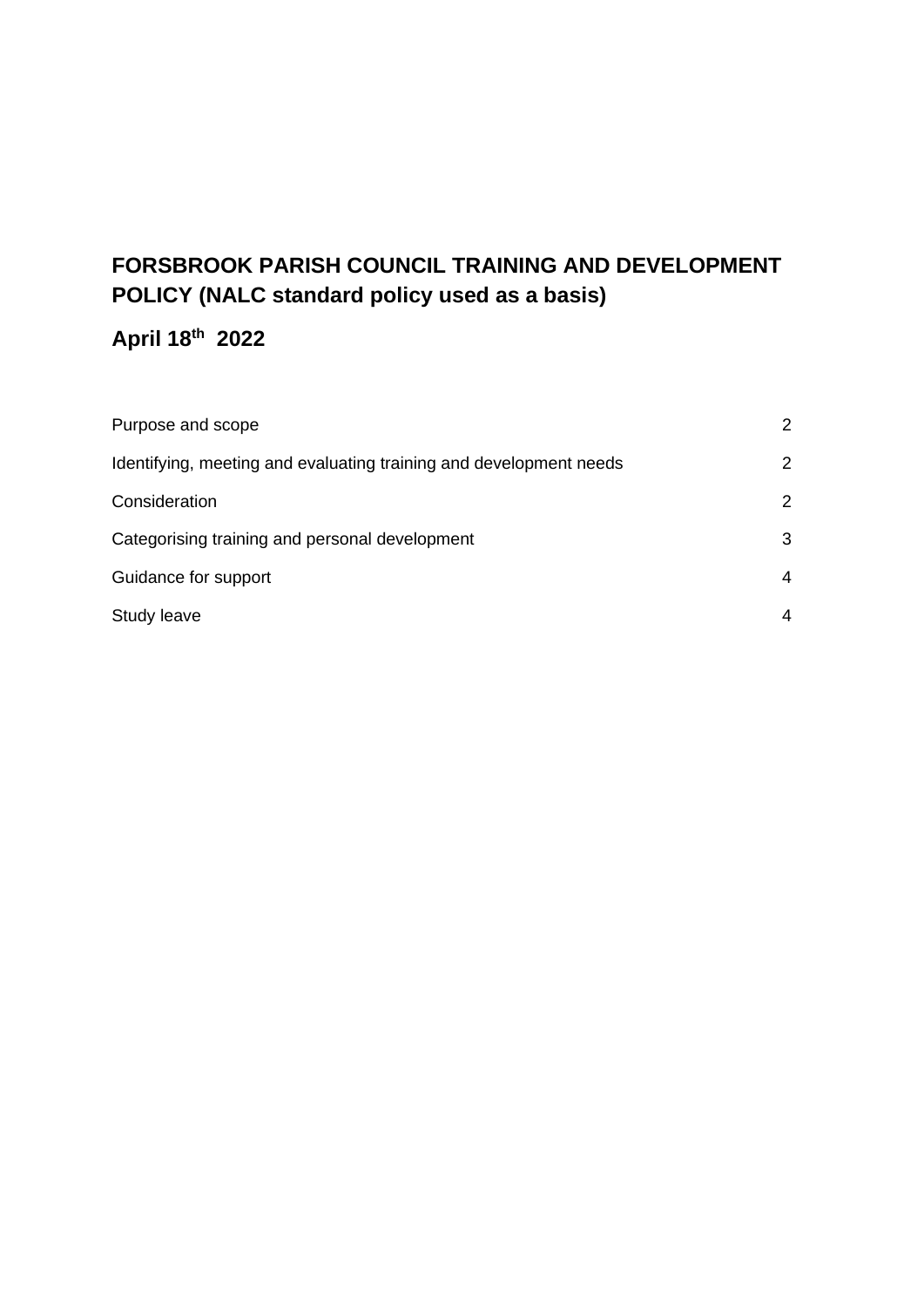# **Purpose and scope**

This purpose of this policy is to set out the Council's position on the provision of training and development opportunities for the staff of Forsbrook Parish Council and its Volunteers.

#### **Identifying, Meeting and Evaluating Training and Development Needs**

Training and development needs will be identified from a variety of sources:

- Induction and probationary periods
- One-to-ones
- Appraisal
- Workforce planning
- Team meetings
- Annual plan
- Change processes
- Risk Assessments
- Event specific training (Volunteers undertake a number of different roles)

In addition, the council will encourage staff and volunteers to identify their own learning styles and will seek to provide a wide variety of learning and training methods, including:

- Attendance at conferences, seminars and short courses
- Online training
- Internal coaching
- Shared in-house learning resources (books, journals, DVDs etc.)
- In house training
- Work shadowing
- Time for self-directed research and learning
- On the day risk assessments and guidance

#### **Consideration**

A number of factors will be taken into account when assessing a request from an individual. This policy provides one element of the decision-making process. Other factors will include availability of finance and the individual's employment record.

In order to ensure that the council is able to consistently evaluate requests, training and development opportunities have been organised into three categories according to the degree of importance each intervention has for different roles.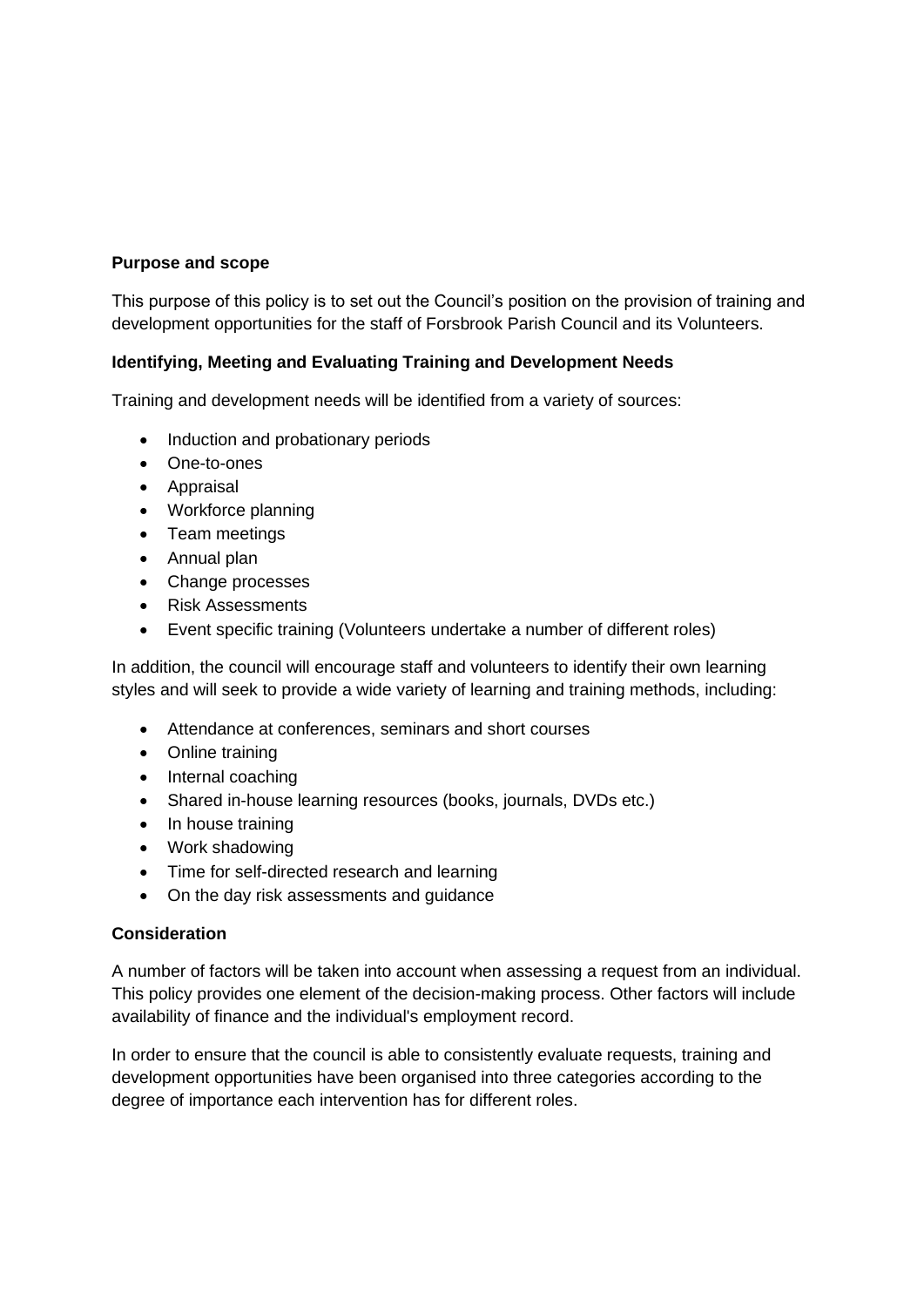# **Categorising training and personal development**

The five categories are as follows:

1. Mandatory

Mandatory training is legally required for the post-holder, or a qualification deemed to be so fundamental to the role, that the council makes it a mandatory requirement. Any mandatory training or qualifications are to be stated on the job description. For mandatory qualifications, it is unlikely that an applicant would be recruited without having previously attained the qualification. Where a qualification becomes mandatory for the role, the council will provide reasonable assistance for the employee to attain the qualification (see the section on Guidance for Support below).

Some mandatory training may be specific to a particular job role whilst other training may be a generic requirement. Examples of mandatory training include:

#### Generic training

- Health and Safety (Personal Safety, Manual handling, Display Screen equipment)
- [Food hygiene
- Data Protection]
- 2. Desirable

Desirable training is not legally required for the post, but it is directly relevant to the individual's job. Any desirable training or qualifications are to be stated on the job description.

For desirable qualifications or training, an individual may be recruited without having previously attained the qualification or undergone the training but may be expected to attain the qualification within a defined period of time. The need for training may also be identified through one-to-one meetings or annual appraisals. A desirable qualification is likely to enhance the skills and reputation of the council. Examples may include:

#### Job specific

- [Certificate in Local Council Administration (CiLCA)
- Cemetery Legal Compliance
- Microsoft Excel]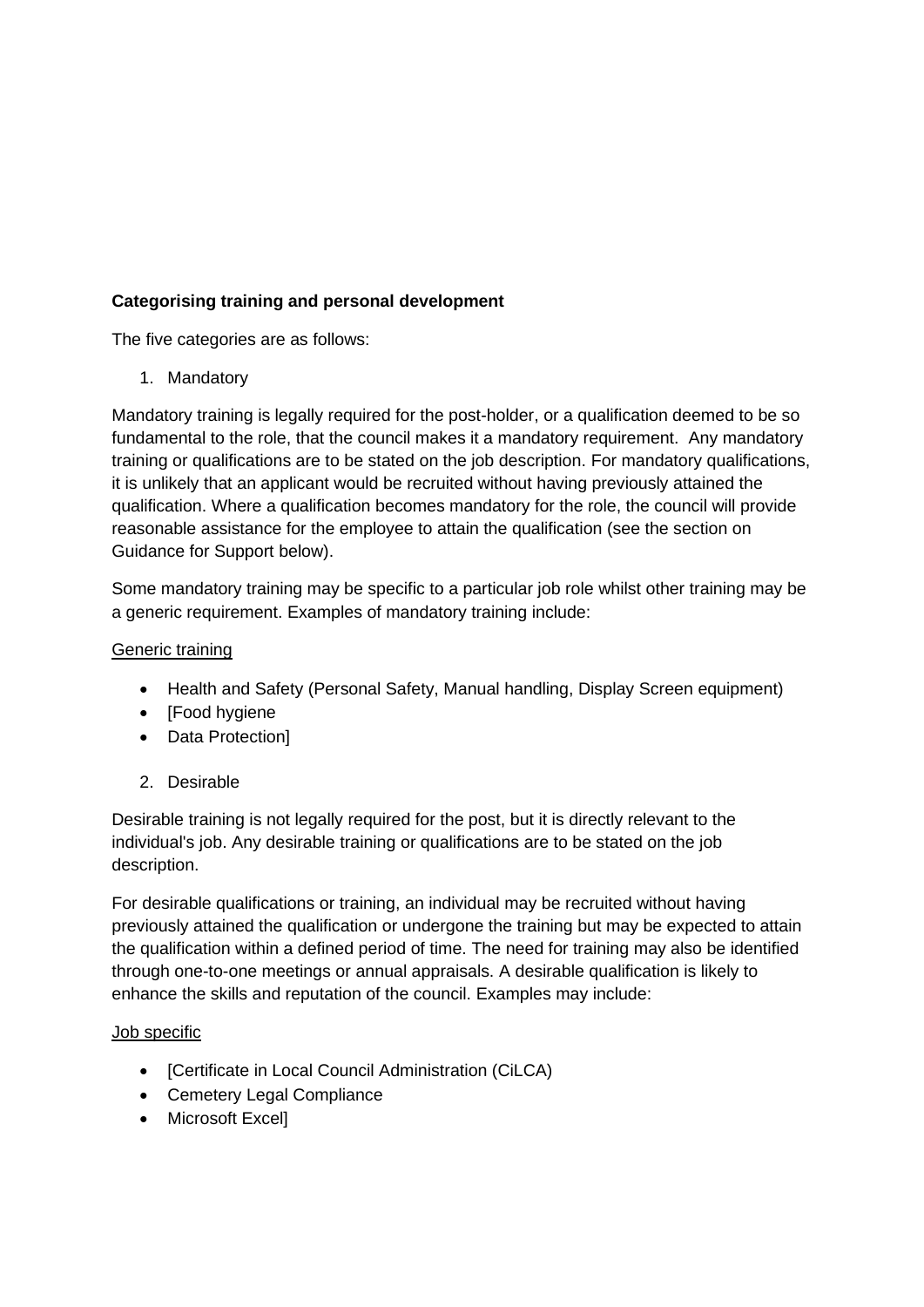3. Optional

An optional qualification or optional training may not be directly linked to the individual's current job. Optional training or development is generally more beneficial to the individual's career than it is for the council.

Personal development aimed at developing the skills or knowledge of an individual in order to provide a successor for an existing job is deemed to be optional. However, depending on the circumstances, training for succession may be 'desirable'.

#### Job specific

- [Community Governance
- Town Planning Technical Support Level 3 Diploma]
- 4. Councillor training

Forsbrook Parish Council will offer to new Councillors training to ensure that they are aware of the roles, responsibilities and functions of the Parish Council. This training would ideally be carried out within 12 months of the date of office.

Further to that any additional training provided by SPCA can be attended by a Councillor. The Clerk provides details of these courses and the Councillor should contact the Clerk directly to book onto these courses.

If a Councillor wishes to attend an external training course relevant to their role as Councillor then they can ask that the Clerk adds this to the next available agenda for discussion / approval at full Council.

5. Volunteer training

Volunteers are asked to carry out different roles within the Parish. Forsbrook Parish Council will provide training to carry out these roles. These can be in the form of Health and Safety training, role specific training.

# **Guidance for support**

Support for qualifications, training and personal development can include financial assistance towards the cost of tuition, examinations and resource materials in addition to half / day release and time off for study leave and taking the examination. Any financial and non-financial support to training and development is entirely at the discretion of the council.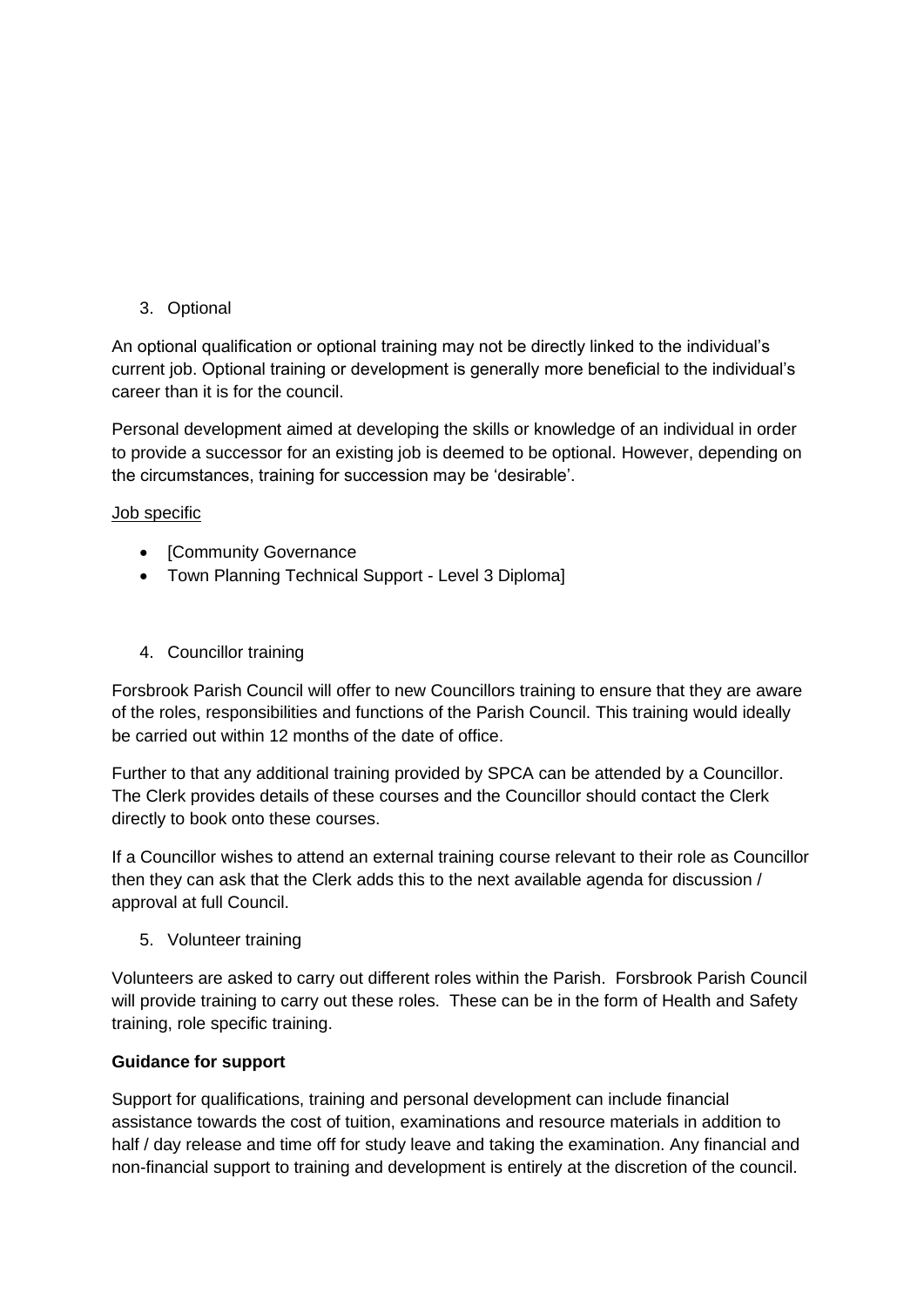Any financial support in excess of £100, including the offer of a loan, will always be conditional upon the employee's agreement to either a full or partial repayment of the financial support provided. The council reserves the right to reclaim financial support where the employee;

- Leaves the council during the duration of the course, or up-to 1 year following completion of the course.
- Fails to complete the training
- Fails to attend training without good reason]

# **Study leave**

Where individual requires study leave to undertake mandatory training, they will be able to take all the leave within normal working hours.

Where individuals require study leave to undertake study which is not mandatory but part of the individual's formal continuous professional development, the council will contribute up to 50% of study leave time, to a maximum of 3 days per annum.

Where individuals require study leave to undertake training which is not mandatory but part of the individual's desire for career development, the council will contribute up to 3 days study leave per annum for courses which are directly related to the individual's role.

Time off for study leave must be approved in advance. To make a request the individual is asked to write to the Clerk (or Chairman of the Council), setting out the details of the course of study, how it relates to their work, and the time being requested.]

No study leave will be granted where individuals undertake study which is not required for their role, or not directly related to their role. However, the Clerk (or Chairman of the Council) will consider requests for flexible working to allow the study to take place, as long as the needs of the council can be met.

This is a non-contractual procedure which will be reviewed from time to time.

Date of policy: November 2021 Approving committee: Date of committee meeting: Policy version reference: Supersedes: [Name of old policy and reference] Policy effective from: Date for next review:

— policy ends here —